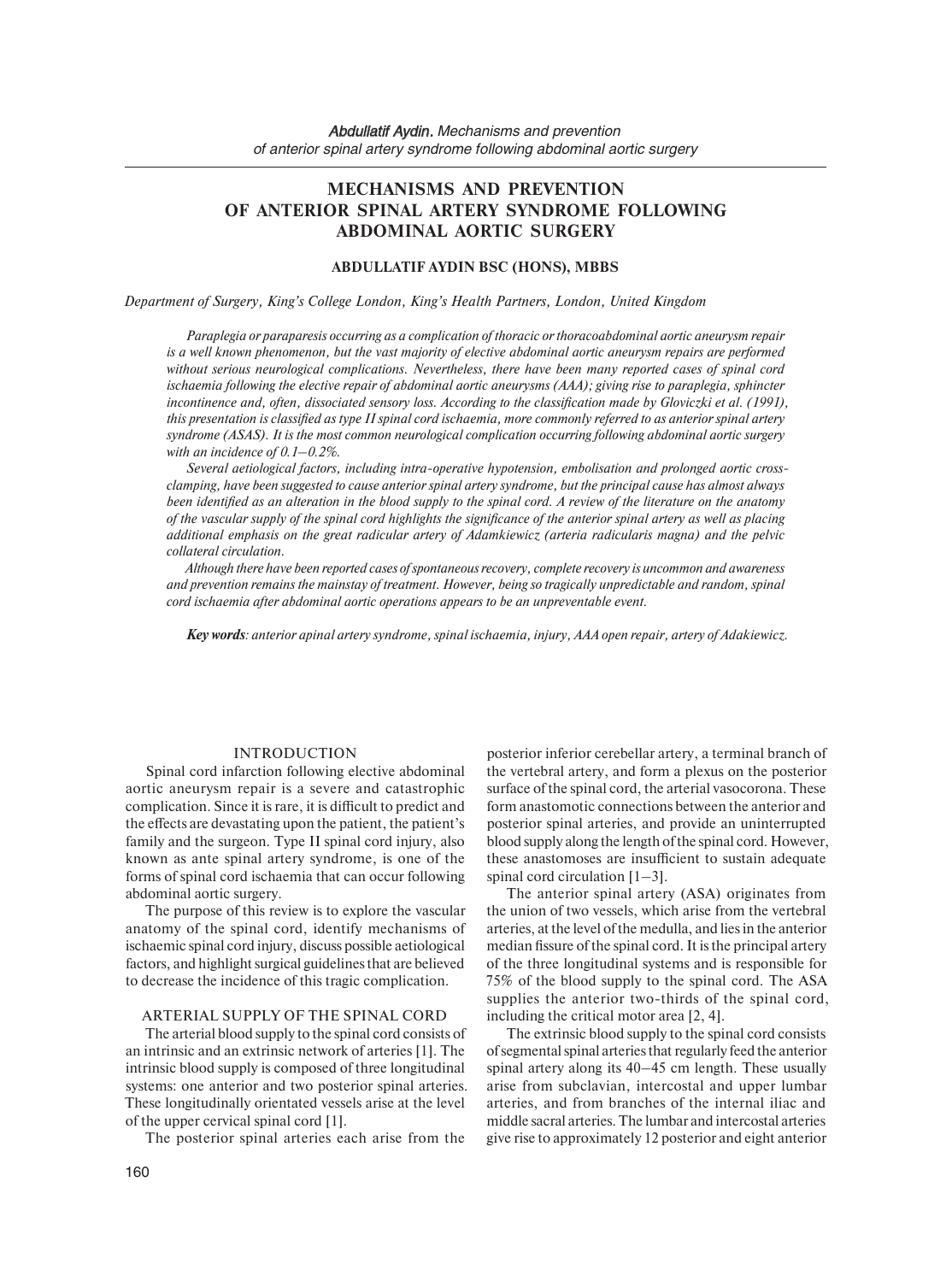radicular arteries. However, the largest of these radicular and segmental arteries is the arteria radicularis magna (ARM) or the great radicular artery of Adamkiewicz (Fig. 1), which reinforces the arterial blood supply to the distal cord [2, 5].

The ARM most commonly originates as a branch of the intercostal arteries [5], 70% of which have been identified to arise from left intercostal and/or lumbar arteries [6]. It arises between T9 and T12 in 75% of patients, T5 and T8 in 15%, and L1 and L2 in 10%. However, in

| Table<br>Classification of ischaemic injuries to the spinal cord<br>and lumbosacral roots or plexus [17] |                                                                                |                                                                                                                                                 |
|----------------------------------------------------------------------------------------------------------|--------------------------------------------------------------------------------|-------------------------------------------------------------------------------------------------------------------------------------------------|
| Classification                                                                                           | Site of Ischaemia                                                              | Neurological deficit                                                                                                                            |
|                                                                                                          | Distal thoraco-lumbar cord                                                     | Bilateral flaccid paraplegia and sensory loss.<br>Bowel and bladder dysfunction.                                                                |
| Ш                                                                                                        | Anterior two-thirds of the spinal<br>cord<br>(Anterior Spinal Artery Syndrome) | Bilateral flaccid paraplegia and loss of pain,<br>temperature sensation; proprioception and<br>vibratory sensation maintained.                  |
| Ш                                                                                                        | Lumbosacral roots with or without<br>patchy infarcts of cord                   | Bilateral asymmetric paraparesis with or<br>without bowel and bladder incontinence.                                                             |
| IV                                                                                                       | Lumbosacral plexus                                                             | Bilateral asymmetric paraparesis with or<br>without bowel and bladder incontinence.<br>Preservation of paraspinal muscle<br>innervation on EMG. |
| V                                                                                                        | Segmental infarction of the spinal<br>cord                                     | Bilateral spastic paraplegia with sensory loss.                                                                                                 |
| VI                                                                                                       | Posterior third of the spinal cord<br>(Posterior Spinal Artery Syndrome)       | Loss of proprioception and vibratory<br>sensation.                                                                                              |



Fig. 1. Supplementary artery contributing to the basket of anastomoses with sacral arteries. Note the basket of terminal sacral arterioles around the conus of the spinal cord. Also note the supplementary artery, seen when the artery of Adamkiewicz takes off high in the thorax in 15% of patients. The significance of this conus blood supply in such patients is particularly important when the distal anterior spinal artery is stenotic or discontinuous. Adapted from Lazorthes, et. al. [8]. presentation of bilateral flaccid

 posterior spinal arteries anastomose the case of the great radicular artery of Adamkiewicz entering at the T5– T8 level, a complementary artery, the 'conus medullaris artery', may be present in the caudal area [7, 8]. Furthermore, at the caudal level, the anterior spinal artery and the two around the conus medullaris in the arterial 'basket' (Fig. 1), referred to as the 'anastomotic ansa of the conus' by Lazorthes, et al [8].

mesenteric artery, branches of the anastomotic ansa of the conus (Fig. 1) [9–11]. The distal spinal cord is perfused by vessels from the pelvic circulation, which are composed of the inferior profunda femoris and the internal iliac arteries and their iliolumbar and lateral sacral branches. Arising from the lumbar arteries (branch of the iliolumbar artery) and/or the lateral sacral arteries are ascending arteries from the filum terminale and the cauda equina, which anastomose with the intrinsic spinal arteries at the

# SPINAL CORD ISCHAEMIA

 them with observed neurologic deficits. As shown by Table, Gloviczki, et al. [12] identified six types of ischaemic neurologic injury, based on the neurovascular anatomy of the distal spinal cord, nerve roots, and lumbosacral plexus; and correlated

Type I spinal cord ischaemia is characterized by bilateral flaccid paraplegia and sensory loss, with bowel and bladder dysfunction. It occurs as a result of global ischaemia to the distal spinal cord and conus, and has very poor long-term recovery  $[1, 12]$ .

 It is characterized by the immediate Anterior spinal artery syndrome (ASAS) is classified as type II spinal cord ischaemia and results from a lack of arterial blood supply to the anterior two-thirds of the distal cord.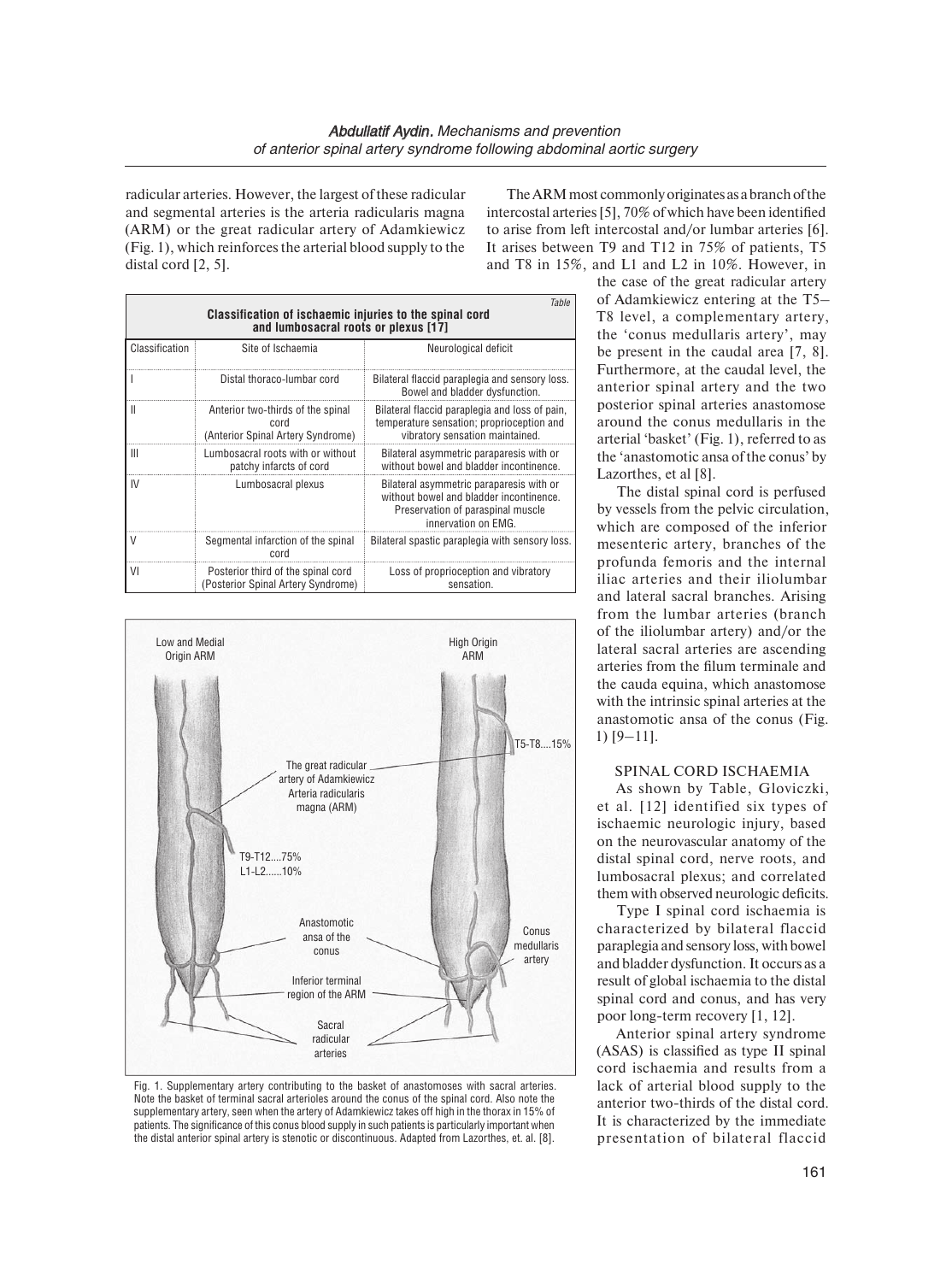

Early studies suggested that spinal Fig. 2. Summary flow chart showing the mechanisms and prevention of ischaemic injury to the spinal cord.

thoraco-abdominal aortic surgery. There is a minimal paraplegia, with loss of pain and temperature sensation and preservation of proprioception and vibration. This type of injury is most commonly seen after thoracic or long-term improvement seen in some patients [3, 12].

Type III and IV spinal cord injury involve the nerve roots and lumbosacral plexus and often present with bilateral root ischaemia with or without patchy distal cord and conus ischaemia, and relative preservation of cord functions. Patients with type III and IV injuries have the better prognoses [12].

Patients with type V spinal cord ischaemia have segmental spinal cord infarction characterized by bilateral spastic paraplegia, due to preserved cord function distal to the infarction, with sensory loss [1].

Type VI spinal cord injury is the posterior spinal artery syndrome (PSAS), which occurs as a result of interruption of the posterior spinal artery to the posterior one-third of the spinal cord, and is characterized by the loss of proprioception and vibratory sensation [12].

# MECHANISMS AND PREVENTION OF INJURY

Ischaemic injury to the spinal cord following abdominal aortic aneurysm surgery was first reported by McCune in 1956 [13], shortly followed by the first description of AAA-related ASAS by Mehrez, et al. in 1962 [14].

Although paraplegia occurs in up to 10% of patients following thoracic and thoracoabdominal aortic surgery, it has been estimated to occur in less than 1% following abdominal aortic surgery [7]. Nevertheless, isolated cases have been reported [3, 15–19], where incidence ranges from 1.4 to 2.0% for emergency AAA repair and 0.1 to  $0.2\%$  for elective repair [17]. According to Grace and Mattox [3], ASAS is the most common type of ischaemic injury which follows abdominal aortic surgery.

Studies looking at possible causes of spinal cord ischaemia following AAA repair have suggested a number of aetiological factors for ASAS. These include prolonged aortic cross clamping, intra-operative hypotension, thromboembolism, operative interference with the pelvic circulation and interference with a low origin great radicular artery (Fig. 2) [1, 17].

cord ischaemia mainly occurred following operations for ruptured

 coeliac clamping and were usually not anticoagulated. However, in the 1999 review by Rosenthal [1], it was spinal cord ischaemia, had undergone elective abdominal a a sociated with a strategies and the factors associated with a strategies and the factors associated with a strategies of the strategies and the strategies and the strategies and the strategies and the strategies and the abdominal aortic aneurysms. This was consistent with the fact that these patients had significant periods of hypotension, often underwent supra-renal or suprafound that a majority of patients, who had developed emergency repairs may not have been the most important causes.

The location and the duration of the aortic crossclamping have been suggested as possible factors in the aetiology of spinal cord ischaemia. Cases with supracoeliac, supra-renal and infra-renal aortic cross-clamping with associated hypotension have been reported [1, 19]. Particular emphasis has been put on maintaining flow through the great radicular artery of Adamkiewicz at all times; since as little as seven minutes of its total occlusion by supra-renal clamping, with hypotension, was found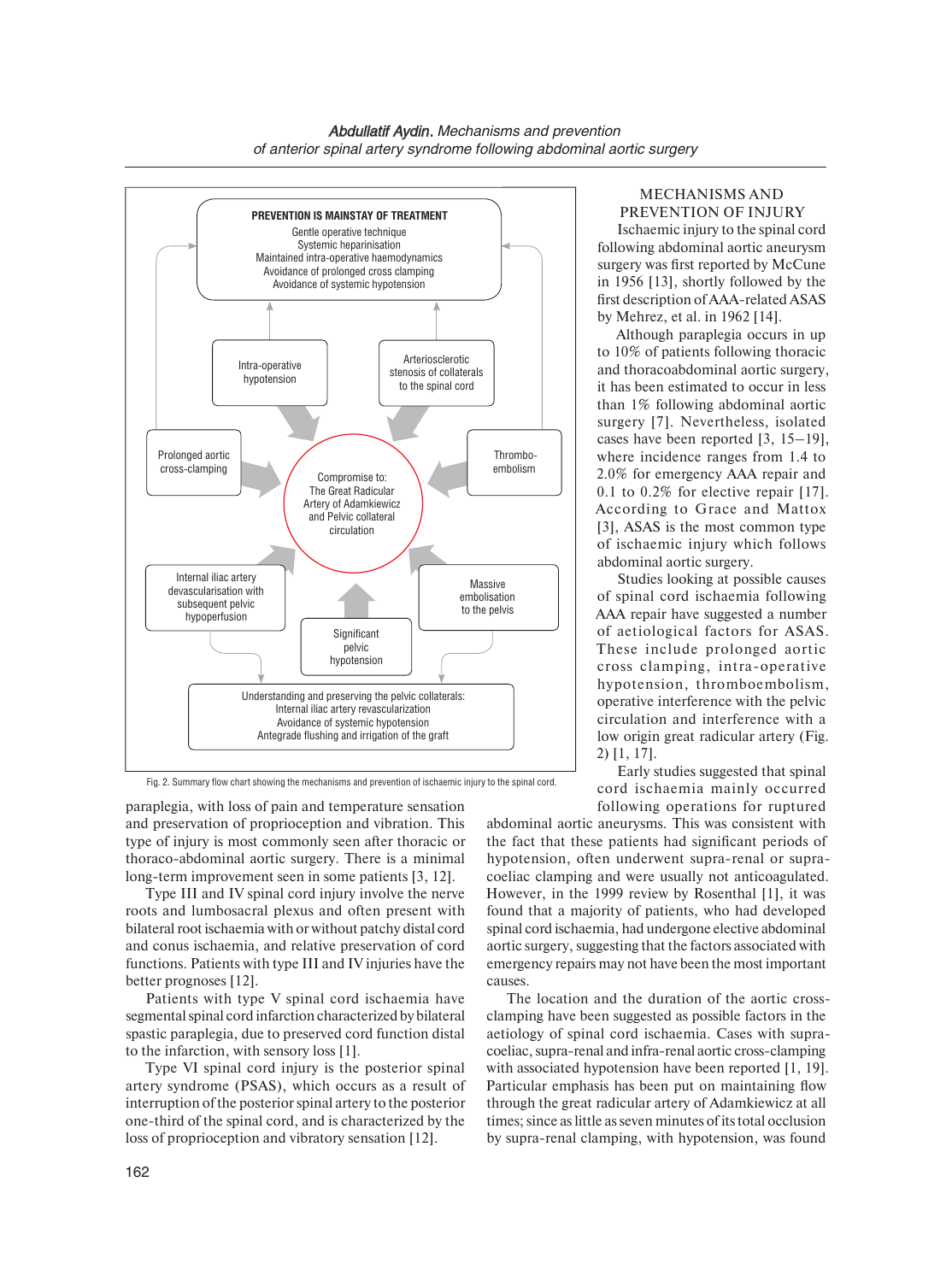to produce ASAS. Furthermore, routine infra-renal clamping for more than 20 mins, in cases of infra-renal abdominal aortic aneurysms, was also thought to cause permanent paraplegia [1, 19]. Defraigne, et al. [20] claimed that 45 mins of aortic cross-clamping was a safe limit in their study. However Rosenthal [1], in his review, found that patients who underwent infra-renal aortic cross-clamping and those who underwent supra-renal cross-clamping combined with anticoagulation, were at equal risk of developing a neurological deficit. Their patients, who had aortic cross-clamp times ranging from 24 to 97 mins, all developed paraparesis or paraplegia. Rosenthal [1], therefore, concluded that the location and duration of the aortic cross-clamp could not be implicated as a probable cause of spinal cord ischaemia.

 of collaterals to the spinal cord and arteriosclerotic Other proposed mechanisms whereby ischaemic spinal cord injury may occur includes arteriosclerotic stenosis embolisation of the great radicular artery of Adamkiewicz, either by the pathological process itself or through surgical manipulation [3, 15]. Grace and Mattox [3] found that, in patients with neurological damage, there was a lack of lumbar artery backbleeding. Therefore they suggested that backbleeding from lumbar arteries may be an indication of satisfactory collateral blood supply to the spinal cord. Anatomical studies in patients with atherosclerosis have shown that origins of vessels leading to the anterior spinal artery are "commonly encroached upon by atherosclerotic plaques and debris." Jellinger [21] found that ostia of vessels supplying the spinal cord were impinged upon by atheroma and calcific plaques. He also highlighted that the origins of these vessels had an abrupt right angle take-off from the aorta, and that partial stenosis or occlusion of the orifice would only aggravate the hypotension in the ARM [15].

Many studies have suggested that intra-operative hypotension, with or without associated prolonged aortic cross-clamping, was an important factor leading to spinal cord ischaemia. It is believed that hypotension alone may be sufficient to cause spinal cord ischaemia if there is pre-existing compromise of distal spinal cord perfusion. Lynch, et al. [16] found that a mean arterial pressure below 55 mm Hg was associated with an increased risk of central nervous system ischaemia.

 or principal cause of spinal cord ischaemia. Nevertheless, However, although there have been a few reported cases of ASAS which were thought to be caused by prolonged hypotension alone [19], it should be noted that most studies could not conclude that it was the sole the prevention of hypotension perioperatively, especially in patients with severe arteriosclerotic disease, is strongly recommended [1].

Hence, it is believed that the aetiology of spinal cord ischaemia is probably multifactorial, leading in all cases to be an alteration in the blood supply to the spinal

the principal cause of spinal cord ischaemia. In instances at all possible. These include: (1) internal iliac artery should be performed from within the aneurysm wall cord [1]. As previously explained, the anterior spinal artery is the principal artery of spinal cord perfusion and interruption of its major segmental artery, the great radicular artery of Adamkiewicz, has been implicated as where the ARM originates abnormally high, between T5 and T8, or is chronically compromised, the extrinsic pelvic blood supply may be critically important. In 1985, Picone, et al. [18], identified several factors that may lead to spinal cord ischaemia as a result of interruption of the pelvic blood supply, which should be avoided if devascularization, with subsequent pelvic hypoperfusion, (2) significant hypotension, and (3) massive embolisation to the pelvis. Picone, et al. [18] suggested that these be avoided by revascularization of the internal iliac artery, by the avoidance of systemic hypotension, and by antegrade flushing and irrigation of the graft. Furthermore, they recommended that in instances where an internal iliac artery aneurysm must be oversewn, this to preserve the collateral flow to the lateral sacral and iliolumbar arteries. A similar technique was proposed by Wakabayashi and Connolly [22] in 1976, who suggested that the technique of preserving the intercostal arteries in thoracic aneurysms by incorporating the posterior aneurysm wall into the graft by diagonal aneurysmoplasty may be beneficial.

#### PROGNOSIS

Of the reported cases of paraplegia following abdominal aortic surgery, some patients have been reported to show improvement in motor function. This, however, was unrelated to the level of paraplegia, and recovery periods have been reported to range from four months to six years. Ischaemia, without necrosis, of the involved area of the spinal cord and the development of collaterals to the affected area have been suggested as possible mechanisms of recovery. Recovery is spontaneous and cannot be predicted. However, Grace and Mattox [3] have found that return of function was more likely if some recovery was noted early in the postoperative period.

Patients with spinal cord injury have been recommended to undergo MRI scanning in order to rule out a compressive lesion, since this is potentially curable. Also, EMG studies may identify the exact site of the lesion. This may be of help in predicting the outcome, as patients with type III and IV spinal cord injury have better prognoses [17].

# **CONCLUSION**

 Spinal cord ischaemia after abdominal aortic operations is unpredictable and random. The risk of it occurring may be minimised by gentle operative